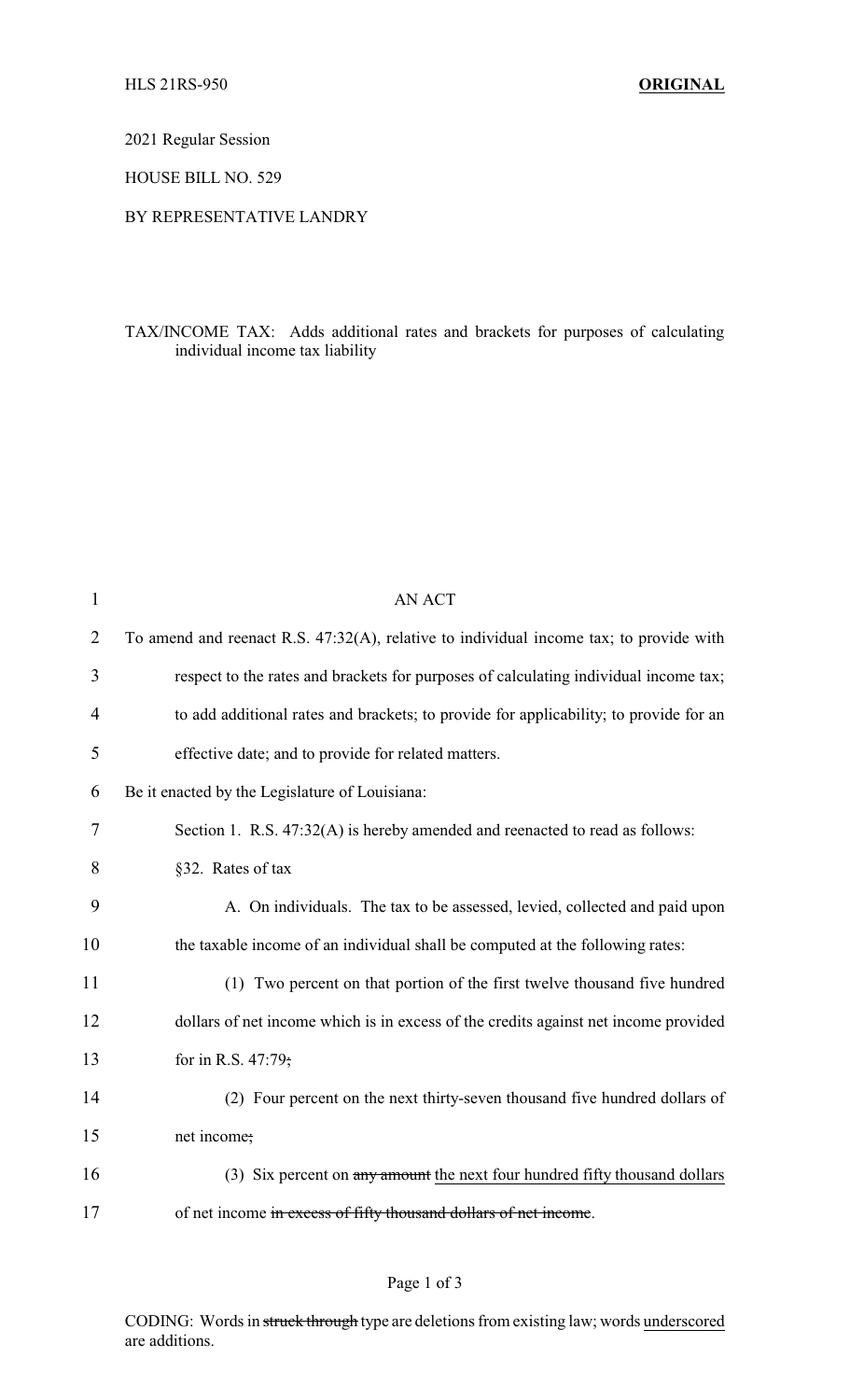| $\mathbf{1}$   | (4) Seven percent on the next five hundred thousand dollars of net income.              |
|----------------|-----------------------------------------------------------------------------------------|
| $\overline{2}$ | Eight percent on any amount of net income in excess of one million<br>(5)               |
| 3              | dollars.                                                                                |
| 4              | $\ast$<br>$\ast$<br>∗                                                                   |
| 5              | Section 3. The provisions of this Act shall be applicable to taxable periods beginning  |
| 6              | on or after January 1, 2023.                                                            |
| 7              | Section 4. This Act shall take effect and become operative on January 1, 2023, if the   |
| 8              | proposed amendment of Article VII of the Constitution of Louisiana contained in the Act |
| 9              | which originated as House Bill No. of this 2021 Regular Session of the Legislature is   |
| 10             | adopted at a statewide election and becomes effective.                                  |
|                |                                                                                         |

## DIGEST

The digest printed below was prepared by House Legislative Services. It constitutes no part of the legislative instrument. The keyword, one-liner, abstract, and digest do not constitute part of the law or proof or indicia of legislative intent. [R.S. 1:13(B) and 24:177(E)]

HB 529 Original 2021 Regular Session Landry

**Abstract:** Adds 7% and 8% rates and brackets for purposes of calculating individual income tax liability.

Present law provides for a tax to be assessed, levied, collected, and paid on the taxable income of an individual at the following rates:

- (1) 2% on the first \$12,500 of net income.
- $(2)$  4% on the next \$37,500 of net income.
- (3)  $6\%$  on net income in excess of \$50,000.

Proposed law changes the individual income tax rates and brackets as follows:

- (1) 2% on the first \$12,500 of net income.
- $(2)$  4% on the next \$37,500 of net income.
- (3)  $6\%$  on next \$450,000 of net income.
- (4) 7% on the next \$500,000 of net income.
- (5) 8% on net income in excess of \$1,000,000.

Present law requires the rates and brackets for individuals filing joint returns to be doubled for purposes of calculating individual income tax liability.

Proposed law retains present law.